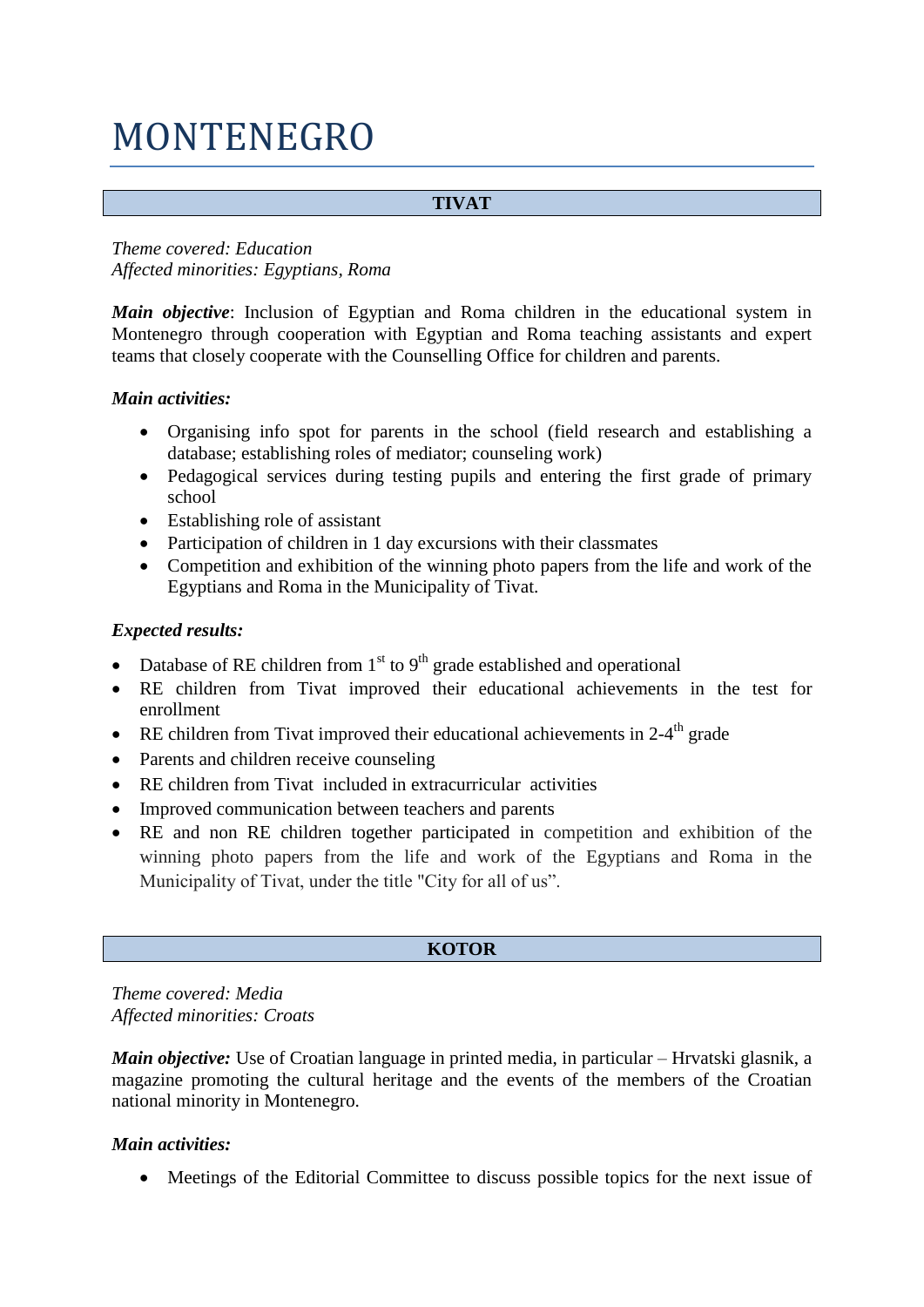the magazine;

- Contacting journalist and potential columnists for written contributions;
- Selection meetings of the Editorial Committee to plan the coverage of themes and space in magazine;
- Preparation of the magazine (collecting texts and photos), corrections and proofreading;
- Promotion of the Magazine along with other cultural events in the municipality of Kotor.

# *Expected results:*

- Hrvatski glasnik" accepted by professional institutions and individuals dealing with culture and history and the wider public
- Articles from this magazine published in other papers in the pages dedicated to contributions from other newspapers.

#### **BIJELO POLJE**

*Theme covered: Culture Affected minorities: Bosniaks*

*Main objective*: To promote and affirm the tradition and culture of the Bosniak national minority with the active participation of civil servants and local self- government bodies. Support to scientific and expert meetings that deal with international and national mechanisms for the protection of national minorities and Bosniak contemporary literature.

#### *Main activities:*

- Roundtable on the constitutional and legal status of Bosniaks in Montenegro and minority rights in practice
- Promotion and affirmation of the literature, tradition and culture of the Bosniaks of Bijelo Polje (two round tables)
- Purchase of approximately 500 books of Bosniak literature on tradition and history for the municipal library and schools;
- Publishing a leaflet with recommendations on the implementation of minority rights in practice, which will be submitted to the public
- Procurement of a computer and software for the electronic library and training of personnel to use it;
- Production of short video on activities and its broadcasting on the Radio Television of Montenegro
- Presentation of project activities and results: roundtables, literary evenings or press conferences, exhibition in the municipal library, website of the Municipality of Bijelo Polie.
- Promotion of project activities in the local and national media.

# *Expected results:*

 An overview of the legal provisions is performed; obstacles in achieving the desired results and real needs of ethnic minorities identified; recommendations are defined.